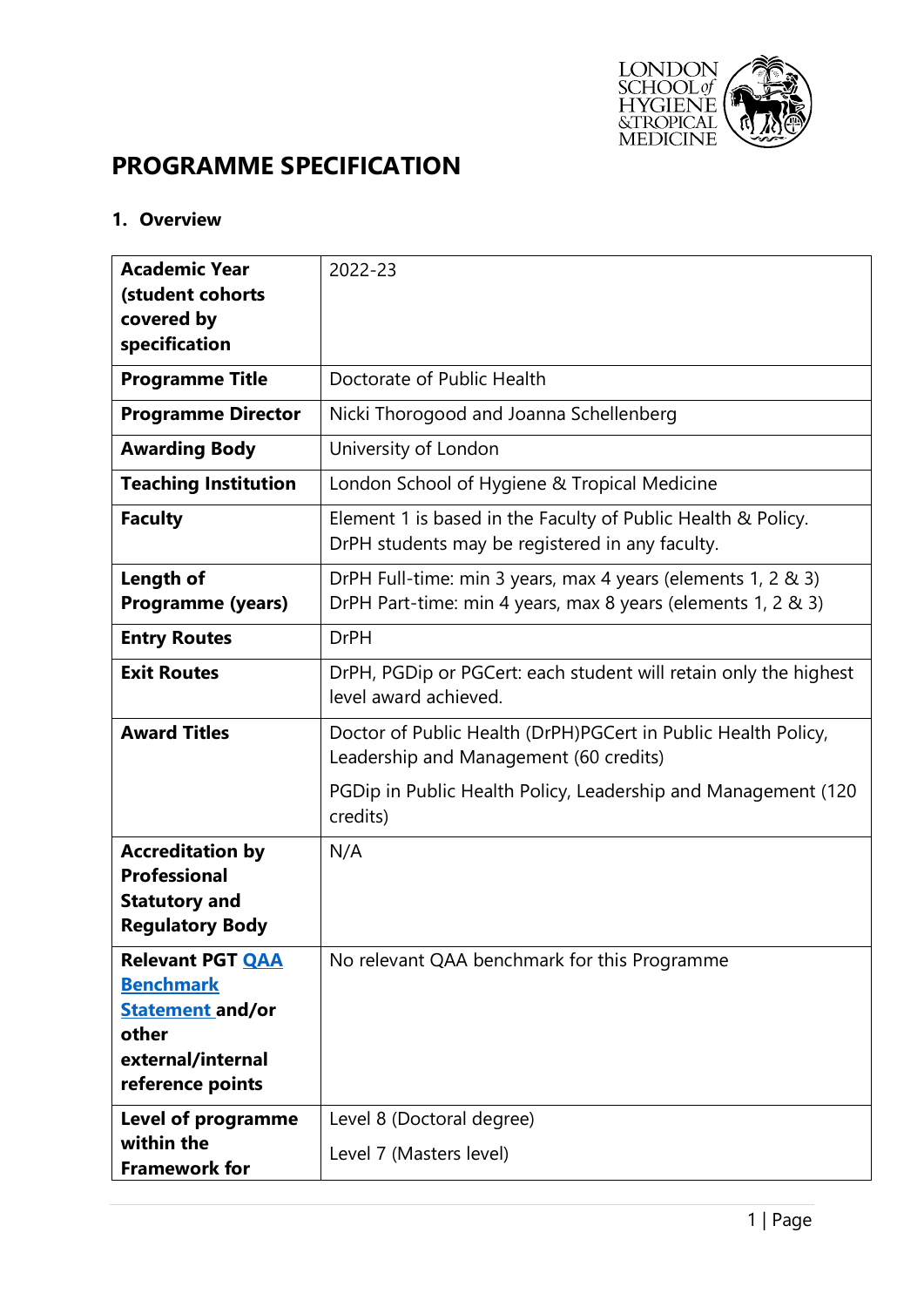| <b>Higher Education</b><br><b>Qualifications (FHEQ)</b><br><b>Total Credits</b>      | For further information about Level 7 and 8 qualifications in<br>England, please see https://www.qaa.ac.uk/docs/qaa/quality-<br>code/qualifications-frameworks.pdf<br><b>CATS: 180</b>                                                                                                                                                                                                                                                 |  |  |  |  |
|--------------------------------------------------------------------------------------|----------------------------------------------------------------------------------------------------------------------------------------------------------------------------------------------------------------------------------------------------------------------------------------------------------------------------------------------------------------------------------------------------------------------------------------|--|--|--|--|
|                                                                                      | <b>ECTS: 90</b>                                                                                                                                                                                                                                                                                                                                                                                                                        |  |  |  |  |
| <b>Mode of Delivery</b>                                                              | Our ambition is to open our London campus for as much activity<br>as possible but are mindful that the outbreak of COVID-19 is<br>unprecedented and has the potential to influence the delivery of<br>education around the world for some time to come. We will<br>monitor the pandemic and associated Government restrictions<br>carefully and adjust our plans accordingly.<br>As part of our response to the ongoing pandemic LSHTM |  |  |  |  |
|                                                                                      | developed a flexible learning model allowing a switch between<br>face-to-face and digital delivery as circumstances dictate.                                                                                                                                                                                                                                                                                                           |  |  |  |  |
| <b>Mode and Period of</b>                                                            | Full-time Registration: minimum 3 years, maximum 4 years                                                                                                                                                                                                                                                                                                                                                                               |  |  |  |  |
| <b>Study</b>                                                                         | Part-time Registration: minimum 4 years, maximum 8 years                                                                                                                                                                                                                                                                                                                                                                               |  |  |  |  |
| <b>Cohort Entry Points</b>                                                           | Annually in September                                                                                                                                                                                                                                                                                                                                                                                                                  |  |  |  |  |
| <b>Language of Study</b>                                                             | English                                                                                                                                                                                                                                                                                                                                                                                                                                |  |  |  |  |
| <b>Re-sit Policy</b>                                                                 | https://www.lshtm.ac.uk/sites/default/files/academic-manual-<br>chapter-08a.pdf<br>For students who are required to re-sit a module assessment,<br>the normal resubmission period is during May with submission<br>expected by the 1st June.                                                                                                                                                                                           |  |  |  |  |
| <b>Extenuating</b><br><b>Circumstances Policy</b><br>(Element 1 only)                | https://www.lshtm.ac.uk/sites/default/files/academic-manual-<br>chapter-07.pdf                                                                                                                                                                                                                                                                                                                                                         |  |  |  |  |
| Interruption of<br><b>Studies &amp; Extensions</b><br><b>Policies (all Elements)</b> | https://www.lshtm.ac.uk/sites/default/files/academic-manual-<br>chapter-07.pdf<br>https://www.lshtm.ac.uk/sites/default/files/research-degrees-<br>extensions-policy-and-procedure.pdf                                                                                                                                                                                                                                                 |  |  |  |  |
| <b>Programme</b><br><b>Description</b>                                               | The DrPH is a doctoral level qualification intended for leaders<br>and future leaders in public health. It consists of 3 elements.<br>Element 1, the Taught Course component, consists of two<br>compulsory modules, taught in term 1. Evidence Based Public                                                                                                                                                                           |  |  |  |  |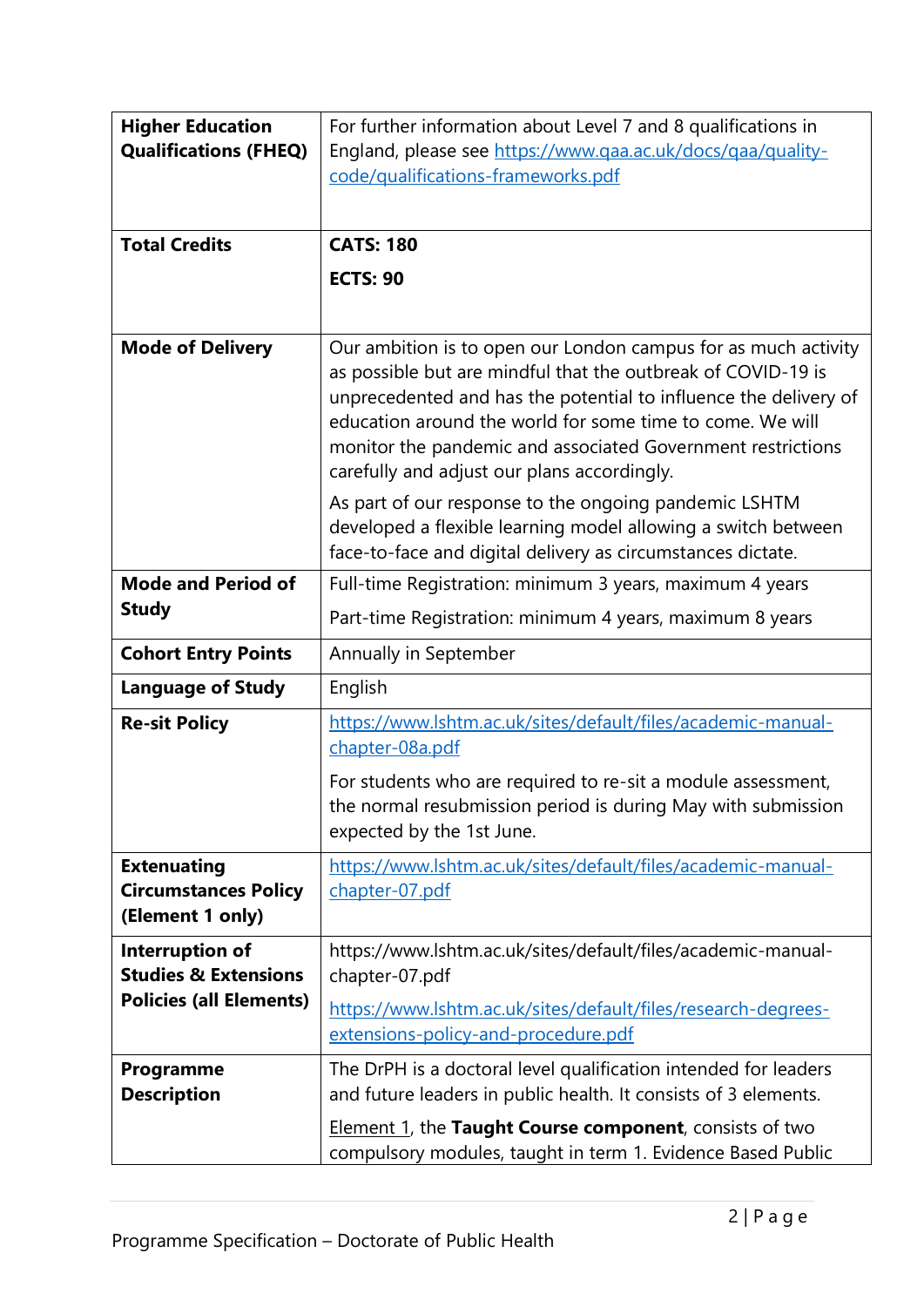| Health Policy & Practice, and Understanding Leadership,<br>Management & Organisation.<br>Assessment of each is based on graded written assignments.                                                                                                                                                                                                                                                                                                                                                                                                                                                                                                                                                                                                                                                                                                  |
|------------------------------------------------------------------------------------------------------------------------------------------------------------------------------------------------------------------------------------------------------------------------------------------------------------------------------------------------------------------------------------------------------------------------------------------------------------------------------------------------------------------------------------------------------------------------------------------------------------------------------------------------------------------------------------------------------------------------------------------------------------------------------------------------------------------------------------------------------|
| <b>Element 2, Research Study I, organisational and/or policy</b><br>analysis (OPA)                                                                                                                                                                                                                                                                                                                                                                                                                                                                                                                                                                                                                                                                                                                                                                   |
| This gives the opportunity to observe closely the workings of a<br>public health organisation or a policy community, and from this<br>develop a better understanding of how to design and develop<br>effective public health organisations and/or shape public health<br>policy. The OPA usually involves 3-6 months' fieldwork<br>observing and analysing operations at a host organisation or<br>using the host organisation as a base from which to explore the<br>dynamics of a number of organisations involved in shaping<br>policy on a particular aspect of public health. It is assessed on<br>the basis of a written report not exceeding 15,000 words. The<br>OPA is assessed internally to ensure that it is of a sufficiently<br>high standard to be formally assessed with Research Study 2<br>(thesis) at an oral (viva) examination. |
| Element 3, Research Study II: a piece of research on any subject<br>related to public health (thesis)                                                                                                                                                                                                                                                                                                                                                                                                                                                                                                                                                                                                                                                                                                                                                |
| The purpose is to learn about the role of research in public<br>health practice by undertaking a piece of high-quality public<br>health-relevant research. Before commencing the research there<br>is a DrPH Review, with a written report (7,500 words), a seminar<br>and an assessment panel. This provides feedback to improve the<br>research, and identifies any students who may choose to, or be<br>better suited to, exit with a Postgraduate Certificate (Taught<br>Modules) or Postgraduate Diploma (Taught Modules plus RSI).                                                                                                                                                                                                                                                                                                             |
| The thesis topic can be from any discipline or subject area and<br>the research must be original and make a distinct contribution to<br>the knowledge of your chosen subject. You can choose to relate<br>it to your OPA or not. The thesis has a 60,000 word limit. The<br>research thesis and OPA are formally examined together at an<br>oral examination (viva).                                                                                                                                                                                                                                                                                                                                                                                                                                                                                 |
| Elements 2 and 3, Research Studies I and II, are undertaken after<br>the submission of the assessed assignments for Element 1. They<br>cannot be formally assessed until Element 1 has been<br>successfully passed.                                                                                                                                                                                                                                                                                                                                                                                                                                                                                                                                                                                                                                  |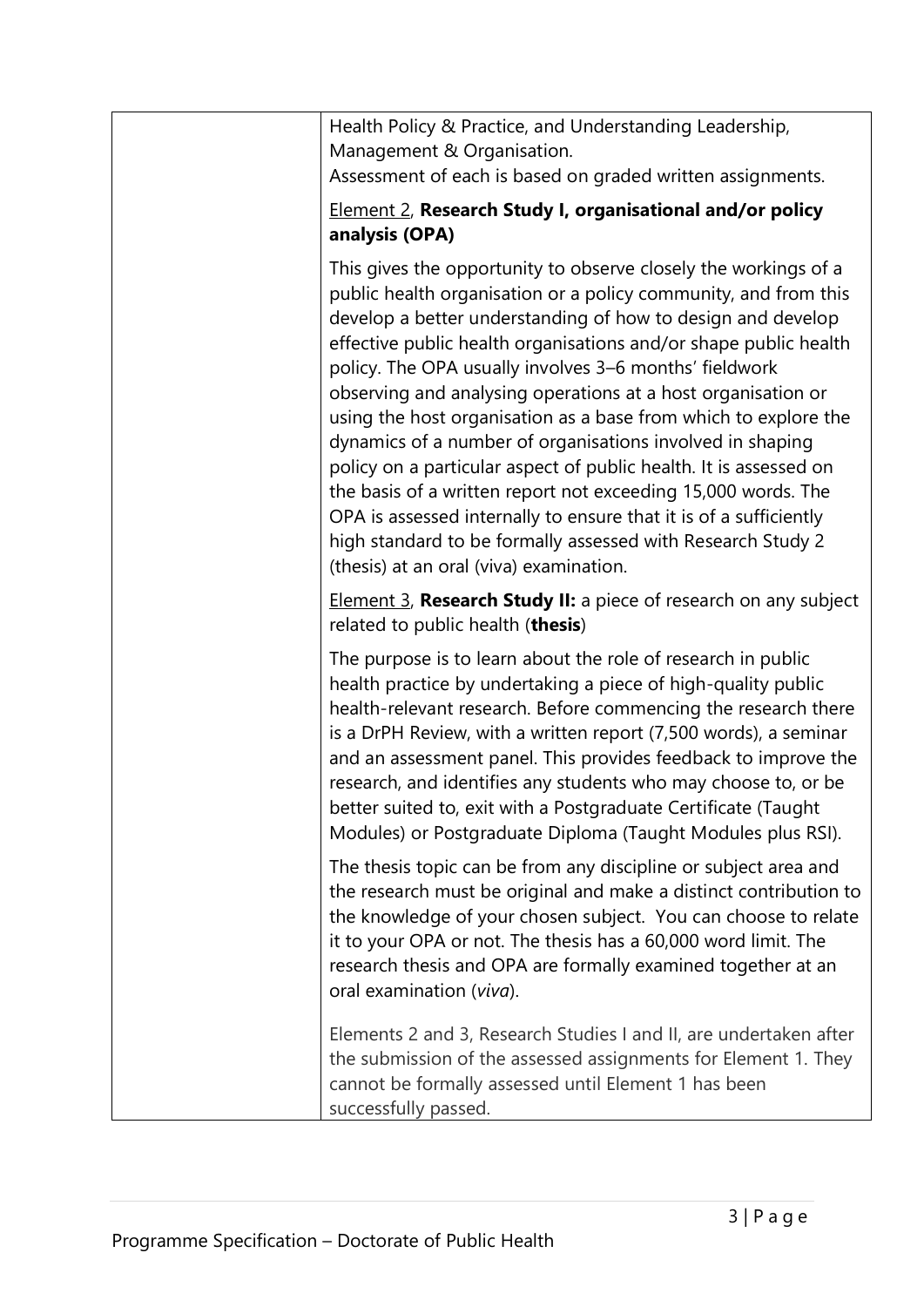| <b>Date of Introduction</b><br>of Programme<br>(month/year)                            | September 1996 |
|----------------------------------------------------------------------------------------|----------------|
| Date of production /<br>revision of this<br>programme<br>specification<br>(month/year) | November 2021  |

## **2. Programme Aims & Learning Outcomes**

#### **Educational aims of the programme**

The programme aims are to equip graduates with the knowledge and experience to deal with the particular challenges of understanding and using scientific knowledge in order to achieve public health gains, as well as the analytical and practical skills required by managers and leaders in public health. The rigour and volume of the total programme of work is at doctoral level, and appropriate to the personal development of public health professionals.

#### **Programme Learning Outcomes**

**DrPH** *Taught modules, Research Studies I and II*

The award of DrPH (Level 8): is based on evidence of the student's demonstration of facility in four distinct areas:

- 1. The systematic acquisition and understanding of a substantial body of knowledge in Public Health Policy, Leadership and Management;
- 2. The ability to conceptualise, design and implement projects for the generation of new knowledge, applications or understanding at the forefront of the discipline, and to adjust the project design in the light of unforeseen problems;
- 3. A detailed understanding of applicable techniques for research and advanced academic enquiry; and
- 4. The creation and interpretation of new knowledge, through original research or other advanced scholarship.

#### **PGDip** *Taught modules (60 credits) and Research Study I (60 credits)*

The award of PGDip in Public Health Policy, Leadership and Management (Level 7): is based on evidence of the student's demonstration of facility in:

The systematic acquisition and understanding of a substantial body of knowledge in Public Health Policy, Leadership and Management and the satisfactory completion of a policy and/or organisationally focused piece of independent, applied research (RSI).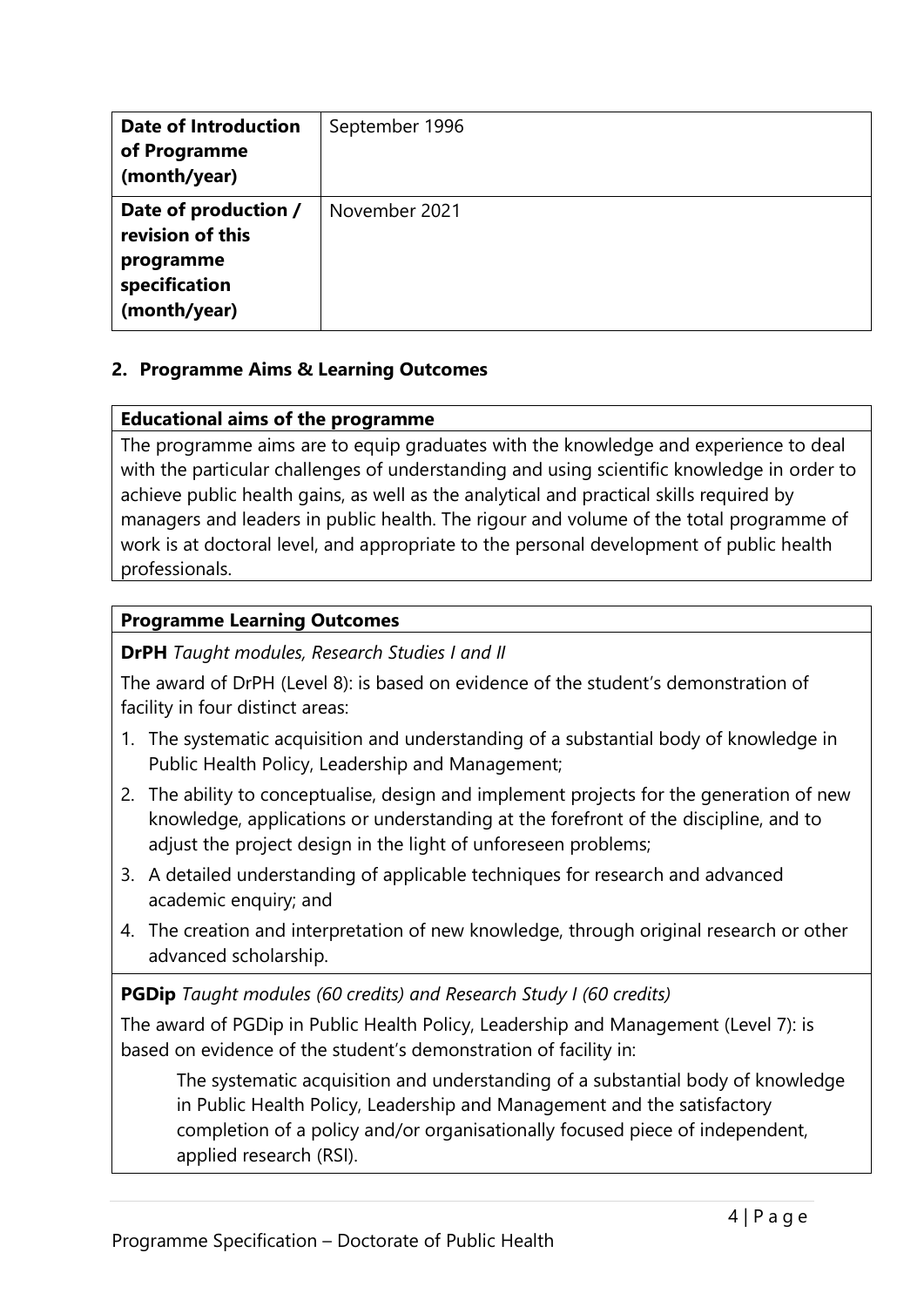**PGCert** *Taught modules (60 credits)*

The award of PGCert in Public Health Policy, Leadership and Management (Level 7): is based on evidence of the student's demonstration of facility in:

The systematic acquisition and understanding of a substantial body of knowledge in Public Health Policy, Leadership and Management.

## **3. Programme Structure and features, modules, credit assignment and award requirements:**

| <b>Element</b> | <b>Year of Study</b><br>(Full Time) | <b>Module</b><br>Code | <b>Module Title</b>                                                                                                | <b>Module Type</b><br>(compulsory or<br>recommended) | <b>Credits</b><br>(CATS) |
|----------------|-------------------------------------|-----------------------|--------------------------------------------------------------------------------------------------------------------|------------------------------------------------------|--------------------------|
| 1              | Year 1                              | 5001                  | Understanding<br>Leadership,<br>Management &<br>Organisation                                                       | Compulsory                                           | 30                       |
|                |                                     | 5002                  | <b>Evidence Based</b><br><b>Public Health Policy</b><br>& Practice                                                 | Compulsory                                           | 30                       |
| $\overline{2}$ | Year 1 and 2                        | 5003                  | <b>Public Health</b><br>Research Study I<br>(RSI): Organisation<br>and/or Policy<br>Analysis                       | N/A                                                  | 60                       |
| 3              | Year 3-4                            | N/A                   | <b>Public Health</b><br>Research Study II<br>(RSII). (individually<br>agreed study)                                | N/A                                                  | N/A                      |
| 4              |                                     | N/A                   | Individually<br>negotiated<br>researcher<br>development/<br>training activities<br>and<br>complementary<br>studies | N/A                                                  | N/A                      |